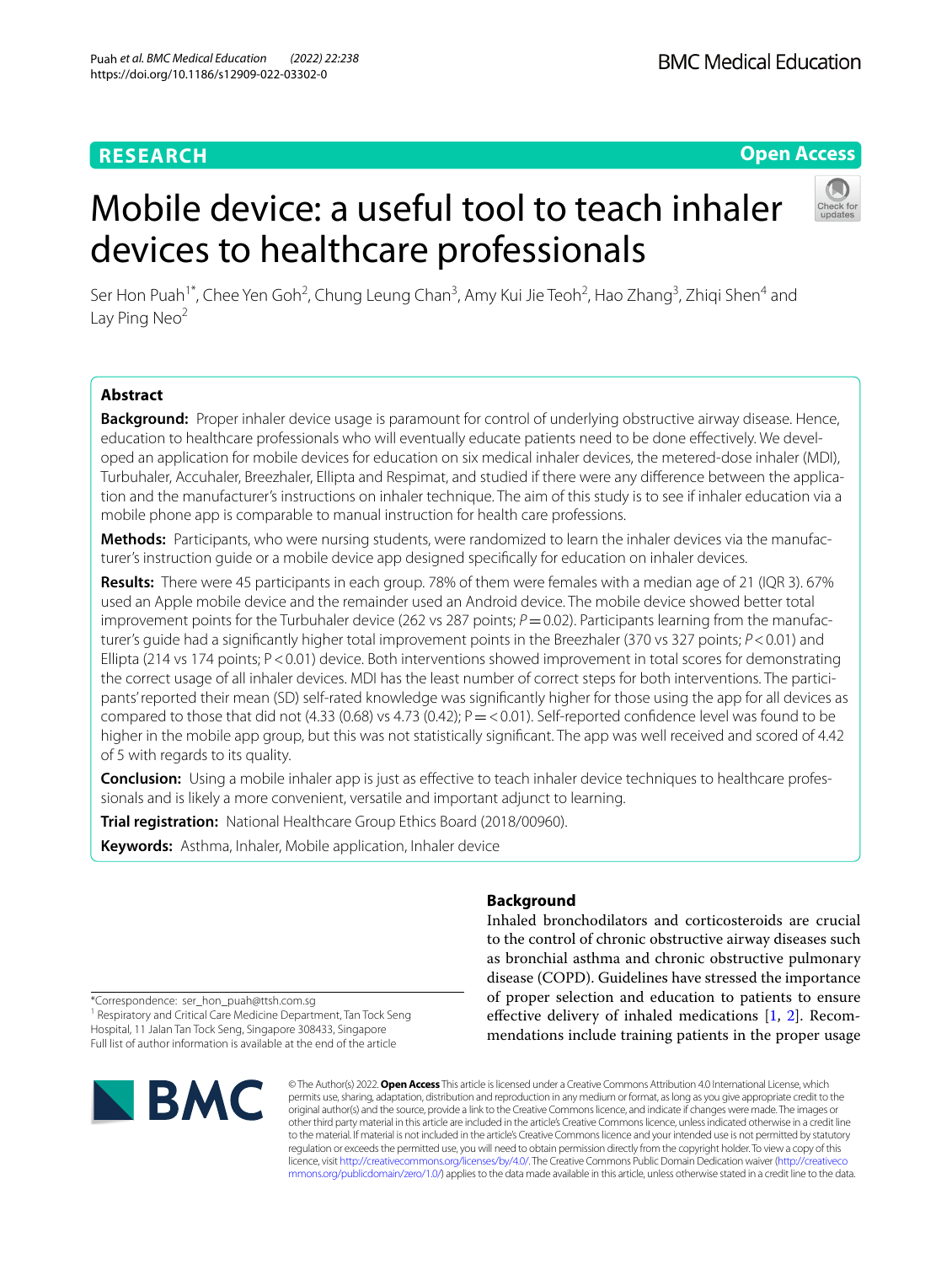of inhalers and regular assessment of inhaler techniques [[3\]](#page-7-2). Poorly performed inhaler techniques leads to poor outcomes [[4,](#page-7-3) [5](#page-7-4)]. Quality and efective instructions given by health care professionals (HCP) are key to decrease inhaler mishandling [[6\]](#page-7-5).

Previous studies have shown that only 7–28% of HCPs were able to demonstrate the correct metered-dose inhaler (MDI) technique [[7](#page-7-6)[–9](#page-7-7)]. A person with suboptimal skills will not be able to educate patients and ensure correct and proper handling of their device. Therefore, it is equally important for HCPs to be equipped with the proper skills and knowledge before they start training patients. In one study, only 13–15% of house staff were able to demonstrate perfect inhaler technique in a traditional large group lectures and handouts [\[10](#page-7-8)]. More effective and efficient ways to train HCPs are needed before they take on the task of training patients [\[11](#page-7-9)].

Medical devices and software applications (App) s are gradually integrating and assimilating into the medical education  $[12, 13]$  $[12, 13]$  $[12, 13]$  $[12, 13]$ . Whether it is on a laptop, portable mobile tablets or personal mobile phones, it is now seen as an important adjunct to learning [\[14](#page-7-12)]. Mobile apps are convenient as it allows learning to happen at any time, any place and it is easily accessible [[15](#page-7-13)]. Mobile devices enhance learner engagement and provide instant means of assessment and feedback [[16,](#page-7-14) [17\]](#page-7-15). App development and mobile technology is advancing rapidly, and it is important that it should remain relevant and the contents appropriate for the target audience. As information is now being digitized, we need to be able to learn to adapt and fnd innovative ways to direct learning through electronic means.

The current practice for educators and practitioners who are not familiar with the inhalers or have forgotten how to use these devices will have to rely on instructions provided by the company along with recollection of previous tutorials which may not be recent. It has been the main form of reference for educators and HCP responsible for dispensing medications as the instructions are included in the medication package. Reading from the manufacturer's instructions alone or even watching videos on how to use the inhalers have been shown to be inferior to having a guide  $[18, 19]$  $[18, 19]$  $[18, 19]$  $[18, 19]$ . Having been thought and shown how to use the devices is insufficient for retention in healthcare students. Initial learning only happens during the school period and over time, this knowledge will need to be reenforced or it will dissipate [[20](#page-7-18)]. Having an easily accessible personal tutor would likely address these shortfalls in retention of knowledge.

To date, there is no smartphone application available for HCPs to acquire inhaler technique. We developed a mobile phone app to create a reliable resource for HCPs and students to learn inhaler technique and be a

source of reference at any time to facilitate just-in-time learning. The app allows the use of finger gestures and phone movements to simulate an inhaler. Using Kolb's learning cycle of refective observation by looking at graphic and video demonstrations, conceptualisation of the mechanisms of the diferent devices, allowing active repeated experiementation to allow the formation of concrete experiences  $[21]$  $[21]$  $[21]$ . We hope to evaluate this new method of teaching using an electronic device compared to traditional manual instructions.

We aim to evaluate the effectiveness of learning inhaler skills through a mobile app by assessing acquisition of knowledge and if users are able to demonstrate proper inhaler techniques. We also assessed whether the app is user friendly and to see how receptive users are to learning inhaler techniques through an app.

## **Methods**

## **Design**

This was a randomised controlled trial using a pre and post-test design. The study was conducted from 3rd January to 28th March 2019 in Tan Tock Seng Hospital and was approved by the National Healthcare Group Ethics Board (2018/00960). Participants who were randomised into the control group received the manufacturer's hard copy instruction guide for all devices that were studied to learn the inhaler technique. Participants who were randomized in the experimental group were given the mobile application Fig. [1.](#page-2-0) A research assistant was onsite for both groups to help with randomisation and data collection. No direct instructions on inhaler techniques were given to the participants by the research assistant. A medical statistician generated the randomisation numbers via a randomisation software. The randomised results were sealed in individual envelops.

## **Participants**

Participants were fnal year nursing students on their Pre-registration Clinical Placement (PRCP) clinical attachment. The inclusion criteria were  $(1)$  Nursing students  $(2)$  > 18 years old  $(3)$  willing to participate in the study. Participants who (1) had previously worked as an enrolled nurse, (2) had upper respiratory tract infection such as cough, running nose, fever and sore throat, (3) has asthma or any other chronic respiratory condition, (4) or sufering from any medical condition which precludes them from participating, will be excluded from the study. Consent was taken prior to the start of the study. All participants who completed the study received a SGD10 gift card.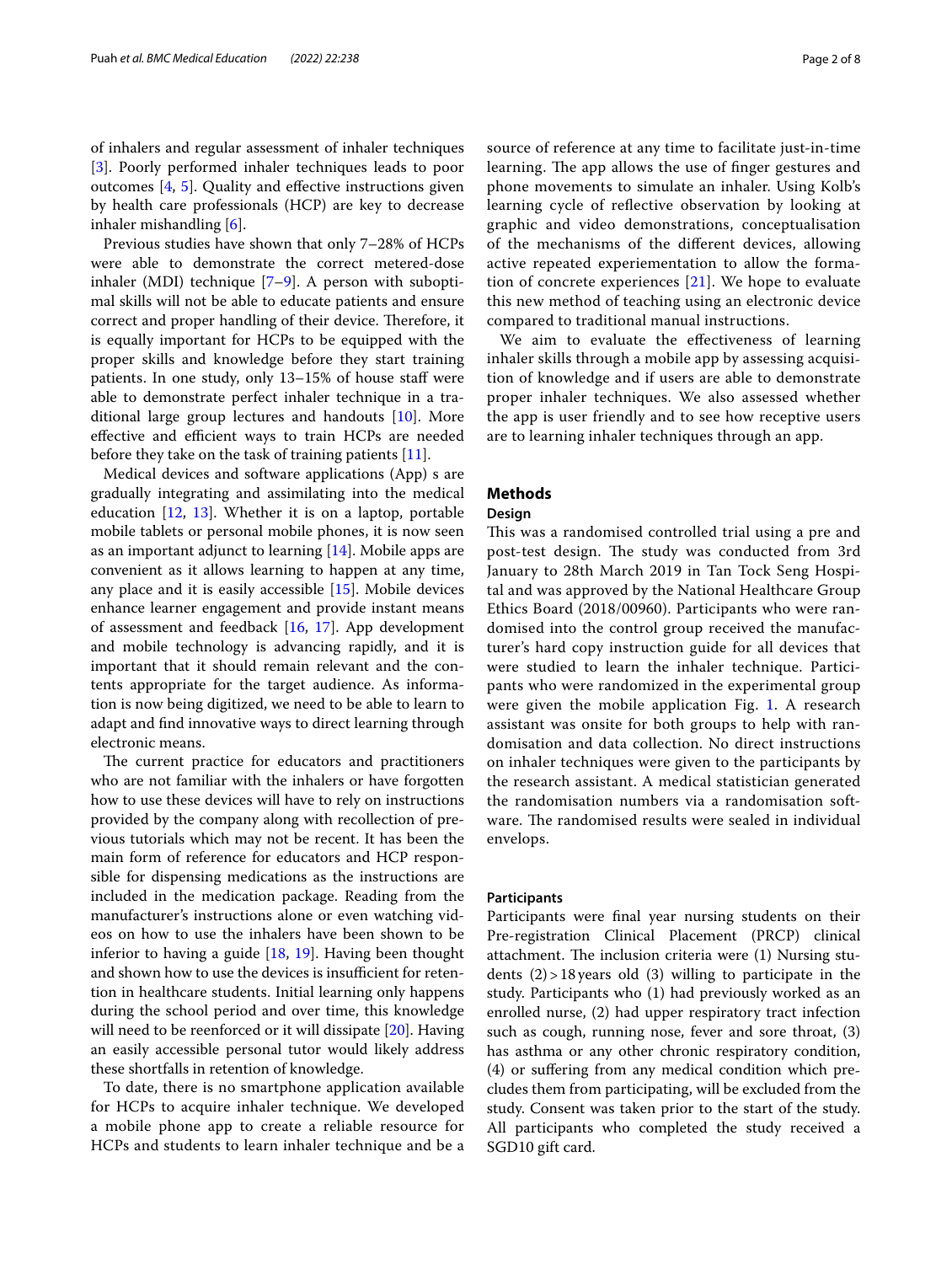

## <span id="page-2-0"></span>**App development**

A mobile application was developed in English from June 2017 to December 2017 for the Android platform. It engaged learners through three learning styles (i.e., visual, auditory and kinaesthetic), providing for a multisensory approach to learning without the need for physical inhaler devices and human supervision.

The app recreated accurate 3-dimensional models of diferent types of inhaler devices and remapped steps of using an inhaler onto a mobile phone device. The design was to ensure an intuitive and interaction experience to learn the handling of inhalers. These were achieved through touch manipulation, hand motion and respiratory detection. The app detects touch and swipe gestures near the diferent parts of the 3D inhaler models on the screen. The user can swipe on the canister of the MDI inhaler to depress it. White smoke particles will emit through the mouth of inhaler in response. The app also uses the mobile phone's built-in microphone to detect a range of low frequency sounds, specifcally the sound produced by inhaling, within a consistent period, and reacts to the detection. Inhaling while white smoke emits from the MDI inhaler model will make particles move faster, representing flow and to give the users a visual sense that they are inhaling the smoke. The Breezhaler model will produce a rattling sound while inhaling, mimicking the medicine tab rattling within the inhaler's chamber in real life. Finally, the app uses the phone's accelerometer to detect vertical shake action. The MDI inhaler model will respond to the shake and shake by itself on screen. The purpose is to allow learners to freely manipulate inhalers while learning the correct inhaler technical skills. Screenshots and features of the app are shown in Fig. [2](#page-3-0).

To ensure correctness, visual guides tell learners how to manipulate inhalers step by step. These were reinforced by visual and audio cues, such as leaking of gas at improper inhaling, providing positive reinforcements and constructive corrections. A demonstration feature was included to give an option to run through steps on how to use an inhaler. The feature resides before the interactive inhaler tutorials, providing students a choice to learn by observing before attempting themselves.

The student assessment quiz was included in the app to assess students of their knowledge to inhalers and related medications. The quiz contained multiple choice questions, which allowed immediate evaluation and conveyed the appropriate answer back to the student. At the end of the quiz, results were displayed to be recorded by assessors.

## **Intervention**

The study consisted of a pre and post-test inhaler technique assessment and a post-intervention questionnaire at the end of the study. Six inhaler devices were used for this study i.e. metered-dose inhaler, Turbuhaler,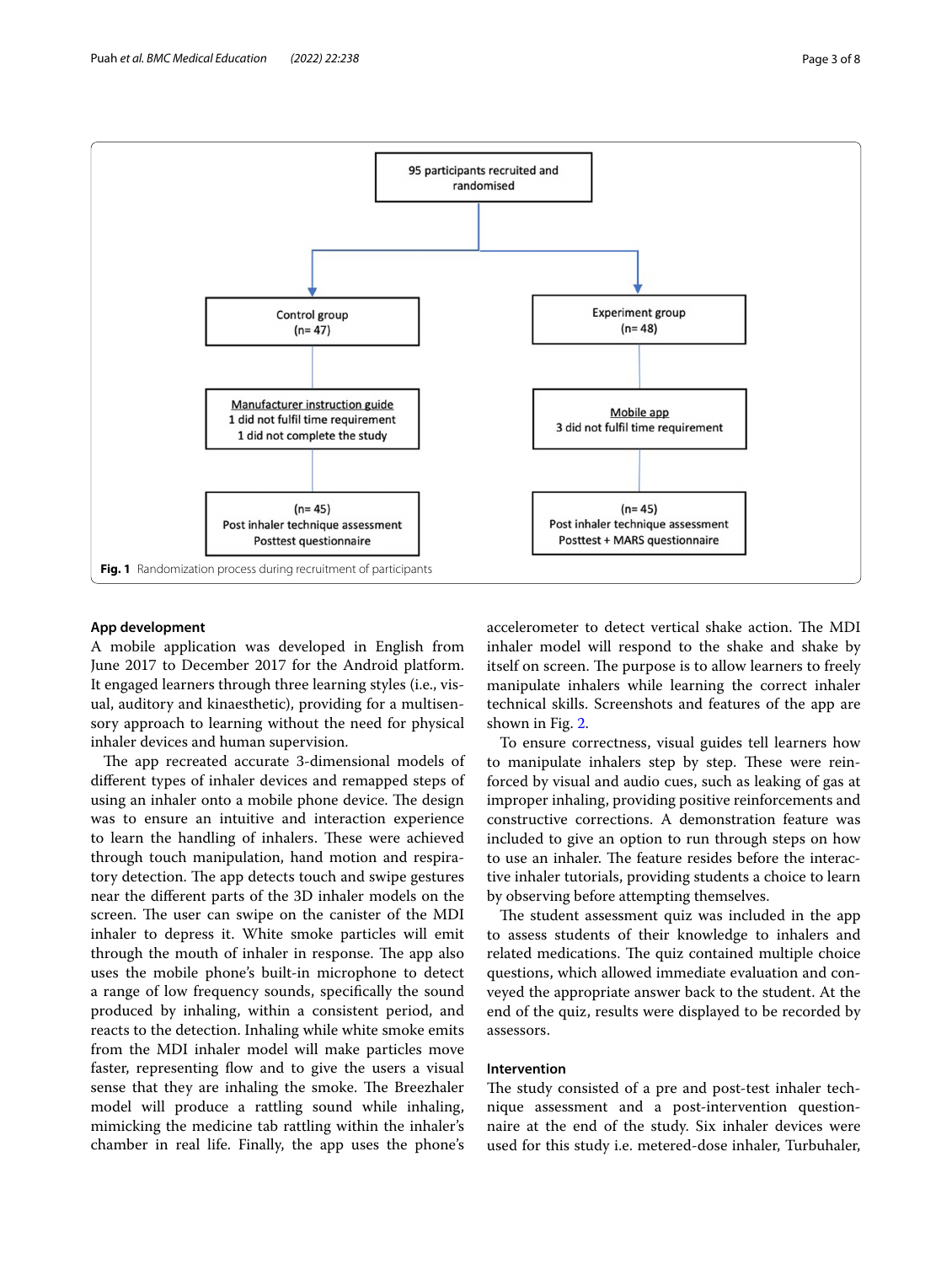

<span id="page-3-0"></span>Accuhaler, Breezhaler, Ellipta and Respimat as these are the common inhalers prescribed in the public hospitals and clinics in Singapore. An assessment checklist compiled from the manufacturers' instructions brochures was used for the pre and post-test inhaler assessment Additional file [1](#page-6-0). The assessors were 3 trained respiratory nursing clinicians with more than 5years of experience in the feld of respiratory medicine from the institution. Each inhaler step is counted as 1 point and the total points for each inhaler recorded before and after each intervention. A pre-test assessment was conducted and each participant were subsequently allocated a minimum of 30 mins up to 90min to learn all 6 inhaler devices.

## **Post‑test survey**

All participants had to complete a questionnaire at the end of the study. The questionnaire was divided into fve sections: demographic, prior experience with using mobile phones, prior experience on inhaler devices, selfreported confdence in using the inhaler and self-rated knowledge level. Participants will mark on a scale of not at all, not very, somewhat, very and completely for the self-reported confdence level, while the self-rated knowledge level was marked on a scale between strongly disagree, disagree, neutral, agree and strongly agree.

In addition to the post-test survey, the experiment group were asked questions pertaining to the app. App related questions were adopted from the Mobile app rating scale (MARs) questionnaire to evaluate the app quality, functionality and graphic design [\[22\]](#page-7-20). It consisted of questions asking users on their perception of the app's engagement, functionality, aesthetics and information quality using a Likert scale from 1 to 5 (1 strongly disagree and 5 strongly agree). The participants were also asked on the subjective quality of the app.

### **Statistical analysis**

Estimating the mean inhaler technique knowledge level in the control group to be 20% and the mean inhaler technique knowledge level in the inhaler mobile app group to be 50% so that the knowledge levels diference to be normally distributed with a standard deviation of 0.5, we will need to study 90 subjects in total, to be able to reject the null hypothesis that there is no diference in mean inhaler technique knowledge level between control and experimental group, with power of 80% and Type I error probability of 0.05. Continuous variables were expressed as mean (standard deviation; SD) or median (interquartile range; IQR) depending on distribution, and categorical variables were expressed as frequency and percentage. We compared diferences for continuous variables using two-sample *t* test depending on the distribution, and  $\chi^2$ test or Fisher's exact test for categorical variables.  $\chi^2$  and Fisher exact tests were applied to evaluate the effectiveness of the App on learning inhalers compared with control group. The data analysis is conducted with respect to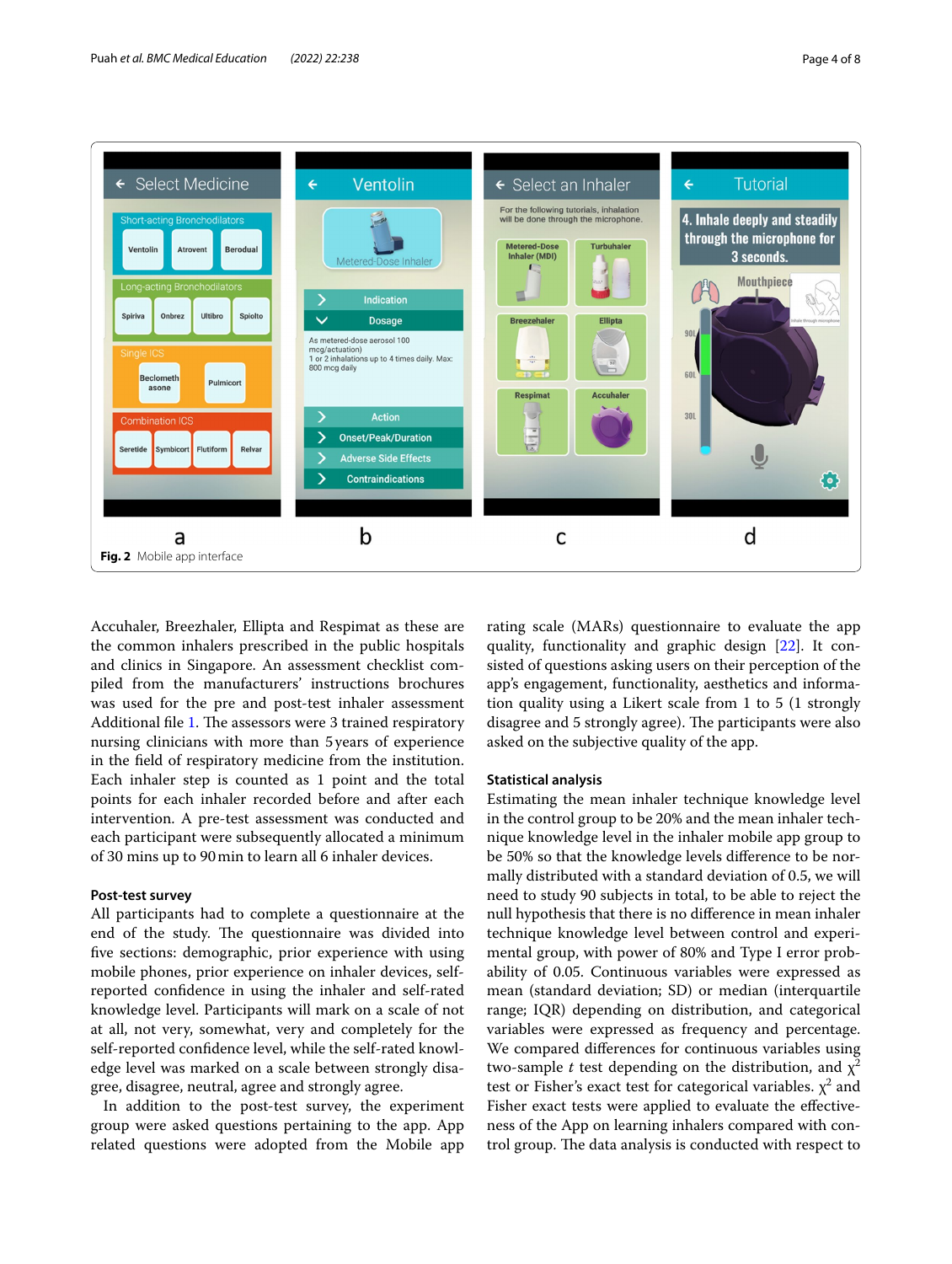all steps for each module as well as to each step for each module. Mann-Whitney U test was used to analyze participants' confdence level and knowledge between the two groups. Analyses was done using Stata (version 13.1, College Station, TX: StataCorp LP).

## **Results**

A total of 95 participants were recruited and randomized for the study. One from the control group did not complete the study while 1 from the control group and 3 from the mobile app group spent less than 30min on the app and hard copy instruction guides and were subsequently excluded. 45 participants from each group eventually completed the study and were subsequently analysed. 78% of participants were female and the median age group was 21 (IQR 3) Baseline characteristics of the participants are shown in Table [1](#page-4-0). In brief, there were no signifcant diferences between the control and experiment groups in terms of gender distribution, age, and ethnicity. 66.7% of the participants were on an Apple based mobile device while 33% used an Android based mobile device. 33 (73%) in the control group and 34 (76%) in the mobile app group had no prior personal experience using any inhalers. 21 (47%) and 20 (44%) in the control group and the mobile app group respectively had no prior teaching experience with regards to inhaler technique and use.

For both groups, all participants had a signifcant improvement in all inhaler techniques Table  $2$ . The mobile app group was found to have done better with the Turbuhaler device after the intervention. (319 vs 298 points;  $P=0.02$ ). The control group did better with the Breezhaler and Ellipta device after the intervention. (370 vs 327 points;  $P = 0.02$  and 214 vs 174 points;  $P = < 0.01$ respectively) There were no difference with regards to the correct usage of the other inhaler devices when using the mobile app compared to conventional teaching of inhalers. Post intervention, both groups achieved the least number of correct steps in MDI device Table [3.](#page-5-0)

The participants' reported their mean (SD) self-rated knowledge was signifcantly higher for those using the app for all devices as compared to those that did not (4.33  $(0.68)$  vs 4.73  $(0.42)$ ; P = < 0.01). Although self-reported confdence level was found to be higher in the mobile app group, however, it was not statistically signifcant Table [4](#page-5-1).

<span id="page-4-0"></span>**Table 1** Baseline characteristics of enrolled participants

|                                    | All $(n=90)$ | Control group ( $n = 45$ ) | Mobile app group $(n=45)$ | P value |
|------------------------------------|--------------|----------------------------|---------------------------|---------|
| Demographics                       |              |                            |                           |         |
| Female                             | 70 (78)      | 33 (73%)                   | 37 (82%)                  | 0.31    |
| Age, median (IQR)                  | 21(3)        | 21(5)                      | 21(3)                     | 0.90    |
| <b>Ethnicity</b>                   |              |                            |                           |         |
| Chinese                            | 67 (74%)     | 36 (80%)                   | 31 (69%)                  | 0.11    |
| Malay                              | $9(10\%)$    | 6(13%)                     | 3(7%)                     |         |
| Indian                             | 6(7%)        | $1(2\%)$                   | $5(11\%)$                 |         |
| Others                             | 8(9%)        | 2(5%)                      | 6(13%)                    |         |
| Mobile model                       |              |                            |                           |         |
| Apple                              | 60 (67%)     | 28 (62%)                   | 32 (71%)                  | 0.37    |
| Android                            | 30 (33%)     | 17 (38%)                   | 13 (29%)                  |         |
| <b>Prior experiences</b>           |              |                            |                           |         |
| No experience using any inhalers   | 67 (74%)     | 33 (73%)                   | 34 (76%)                  | 0.64    |
| No experience teaching any inhaler | 41 (46%)     | 21 (47%)                   | 20 (44%)                  | 0.45    |

<span id="page-4-1"></span>**Table 2** Improvement in inhaler demonstration before and after interventions between both groups

| <b>Device</b>                  | Control group<br><b>Pre intervention</b><br><b>Post-intervention</b> |             | P value  | Mobile app group                                    |             | P value  |
|--------------------------------|----------------------------------------------------------------------|-------------|----------|-----------------------------------------------------|-------------|----------|
| Steps correctly demonstrated   |                                                                      |             |          | <b>Pre-intervention</b><br><b>Post-intervention</b> |             |          |
| Accuhaler (Total points, 315)  | 63 (20.0%)                                                           | 290 (92.1%) | p < 0.01 | 89 (28.3%)                                          | 280 (88.9%) | p < 0.01 |
| Turbuhaler (Total points, 360) | 36 (10.0%)                                                           | 298 (82.8%) | p < 0.01 | 32 (8.9%)                                           | 319 (88.6%) | p < 0.01 |
| Respimat (Total points, 315)   | 35 (11.1%)                                                           | 263 (83.5%) | p < 0.01 | 24 (7.6%)                                           | 265 (84.1%) | p < 0.01 |
| Breezhaler (Total points, 450) | 47 (10.4%)                                                           | 417 (92.7%) | p < 0.01 | 56 (12.4%)                                          | 383 (85.1%) | p < 0.01 |
| Ellipta (Total points, 270)    | 39 (14.4%)                                                           | 253 (93.7%) | p < 0.01 | 62 (23.0%)                                          | 236 (87.4%) | p < 0.01 |
| MDI (Total points, 315)        | 140 (44.4%)                                                          | 264 (83.8%) | p < 0.01 | 138 (43.8%)                                         | 264 (83.8%) | p < 0.01 |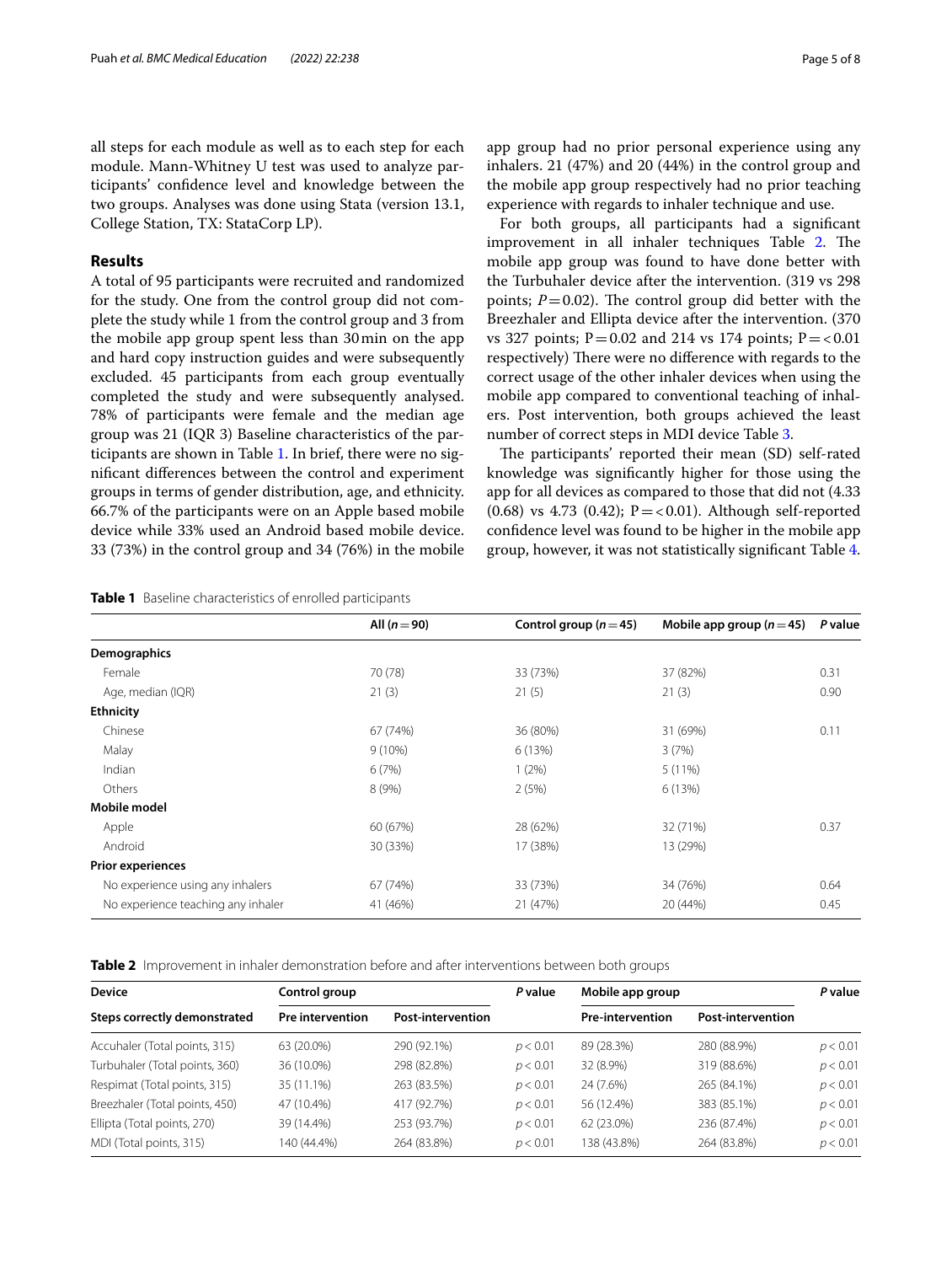<span id="page-5-0"></span>

|              |  | Table 3 Total point improvement for each inhaler device post |  |  |  |
|--------------|--|--------------------------------------------------------------|--|--|--|
| intervention |  |                                                              |  |  |  |

| <b>Device</b>     | Control group | Mobile app<br>group | P value |  |
|-------------------|---------------|---------------------|---------|--|
| Accuhaler         | 227           | 191                 | 0.067   |  |
| Turbuhaler        | 262           | 287                 | 0.02    |  |
| Respimat          | 228           | 241                 | 0.665   |  |
| <b>Breezhaler</b> | 370           | 327                 | < 0.01  |  |
| Ellipta           | 214           | 174                 | < 0.01  |  |
| <b>MDI</b>        | 124           | 126                 | 0.946   |  |

all scores are calculated based on improvement in total steps done correctly after intervention

Ninety-eight percent of users of the mobile app felt that it was a useful teaching tool. All users of the app found it to be engaging (4.24 of 5), functional (4.47 of 5), aesthetically pleasing (4.44 of 5) and informative (4.42 of 5). Subjectively, participants would recommend this to people who they thought would beneft from it (4.51). Participants felt that they will use the app about 3–10 times in the next 12 months. The app was given an overall score of 3.98 out of 5. Despite the well-received performance of the app, the participants were less likely to pay money to purchase the app (score of 2.2 of 5) Table [5.](#page-5-2)

## **Discussion**

The education of proper use of inhaler devices especially among student nurses, who may potentially teach patients the proper administration of this life saving device, is of paramount importance. To the knowledge of the authors, this is the frst ever reported randomized controlled trial using a mobile app to teach inhaler devices. This study provided opportunities for learners to acquire inhaler techniques and knowledge in a non-classroom setting using a mobile device which is now ubiquitous to everyone. This was compared with the manufacturer's guide which comes standard in the medication's packaging and are used as the main form of reference for educators and HCP responsible for dispensing medication to patients. We showed that learning via a mobile app did improve the knowledge and confdence of users. Although this fnding was also seen in the group using hard copy learning materials, it was non inferior. There were increase in self-reported knowledge after

## <span id="page-5-2"></span>**Table 5** App quality and app subjective rating

|                                                               | Score |
|---------------------------------------------------------------|-------|
| App quality (mean score 4.42)                                 |       |
| Information                                                   | 4.52  |
| Aesthetics                                                    | 4.44  |
| Functionality                                                 | 4.47  |
| Engagement                                                    | 4 24  |
| App subjective quality rating (mean 3.53)                     |       |
| Would you pay for the app                                     | 2.2   |
| How many times would you use the app in the<br>next 12 months | 3.42  |
| Would you recommend this app                                  | 4.51  |
| Overall rating                                                | 3.98  |

both interventions. This finding is in keeping with previous studies which revealed an increased in self-reported knowledge after using the app. In one study, 71% of the participants experienced a self-reported improvement in antibiotic knowledge after accessing the application [\[23](#page-7-21)].

Higher learning have been shown to improve based on instructional design features such as interactivity, practice exercises, repetition, and feedback [[24\]](#page-7-22). Users use experiential learning to construct knowledge and improve on their technique based on the visual cues and the easily accessible information customized within the app itself  $[21]$  $[21]$  $[21]$ . The development of this mobile app was based on a multisensory approach. It allowed intuitive interaction through touch manipulation, respiratory detection, audio and visual cues for immediate feedback. Hence, it is evident that the intuitive interactive features of the app had a signifcant impact in acquiring inhaler technique skills. This study was done comparing the outcomes on a single time point and immediately post intervention, which may explain why the results in both arms were somewhat comparable. Future studies will have to be done to see if knowledge is retained after a period of time and how convenient it is for HCP to seek reference or practice when needed. The advantage of having the mobile app installed into the mobile phones would be the convenience of access at anytime and anywhere. Our app was designed to be used off line and with pharmacological information of the medications. It is less cumbersome than carrying handwritten notes or text books. These are attributes are helpful and have been shown to assist with

<span id="page-5-1"></span>

|  |  | Table 4 Self-rated knowledge and confidence level |  |  |
|--|--|---------------------------------------------------|--|--|
|--|--|---------------------------------------------------|--|--|

|                            | Control group | Mobile app group |          | <i>P</i> value     |
|----------------------------|---------------|------------------|----------|--------------------|
| Knowledge level            | 4.33(0.68)    | 4.73(0.42)       | $-3.056$ | $<$ 0.0 $^{\circ}$ |
| Confidence level (overall) | 3.95(0.75)    | 3.98(0.73)       | $-0.184$ | 0.85               |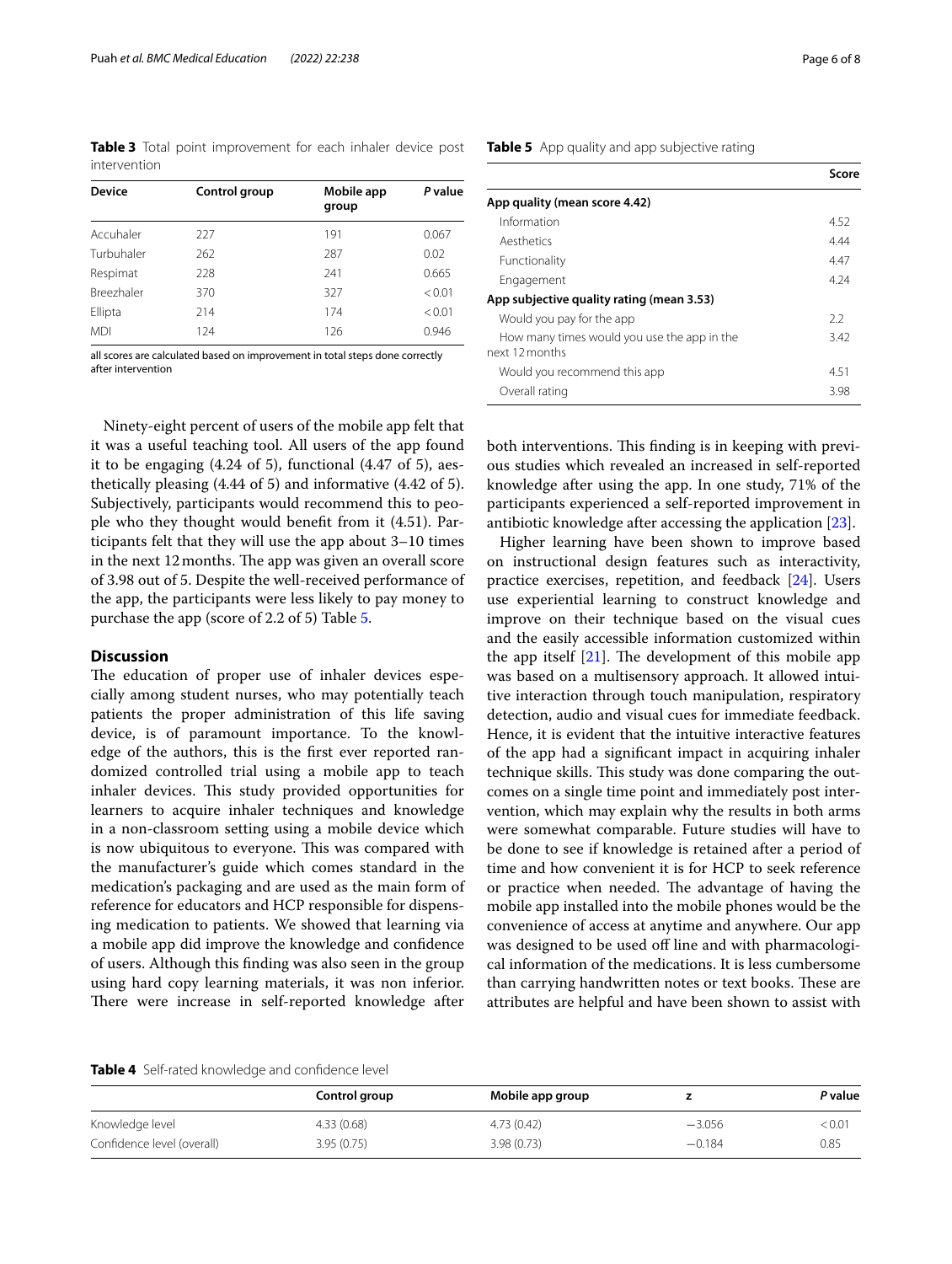learning and revision  $[25-27]$  $[25-27]$  $[25-27]$ . This app has the potential to be used to teach other HCPs and even as a tool to educate patients.

Interestingly, the mobile app group did better in terms of technique with the Turbuhaler, Respimat and metereddose devices, however, only the Turbuhaler device was signifcantly better that the control group. One possible reason for the superiority of the Turbohaler device is the need for a tactile feedback of turning the inhaler until a click is heard for learning to occur. The click on the actual device is usually soft and sometimes the inhalation step starts before the medication is properly loaded. Getting this right is important as the formoterol and budesonide combination which is commonly delivered via the Turbuhaler device is now considered frst line of treatment for asthma [[2](#page-7-1)]. The Accuhaler, Ellipta and Breezhaler device scored better for the control group. This may be so as the steps for the Accuhaler and Ellipta devices do resemble each other and using similar movements while the Breezhaler requires a physical insertion of a tablet before the actuation of the medication.

All groups achieved the least number of correct steps in metered-dose inhaler device and the most common error was Step 4 "press canister and inhale slowly". This finding was similar to other studies  $[6, 10]$  $[6, 10]$  $[6, 10]$ . This is worrisome as the metered-dose inhaler is one of the commonness form of medication delivery for obstructive airway disease. This might suggest the need to concentrate efforts to improve on these steps and allow just-in-time training and revision to the convenience of the HCP.

The strength of our study is that it was a randomized clinical trial. The app was designed specifically for the purpose of improving the knowledge and technique of inhaler devices which is part of the nursing curriculum. Guo et al. have already shown that integration of mobile technology into the nursing curricula did help improve the learning experience of the students  $[16]$  $[16]$ . This study has several limitations. First, this was done at one time point and immediately after an intervention. This can explain why both groups felt confdent with their knowledge and perform similarly well in terms of technique. Second, in this study, the participants were only limited to nursing students. The results may be different if the app was tested on medical students, HCP already in the workforce or patients. In addition to that, the sample size was small, which also limits generalization to the larger population.

## **Conclusion**

It is required that HCP are proficient with inhaler technique in order to deliver efective patient teaching. Using a randomised control trial, the study demonstrated the efectiveness of the app in teaching student nurses on inhaler techniques. This study also provides evidence that our mobile app designed to educate about inhalers is just as good as traditional hard copy instructions from the manufacturer but with the advantage of convenience of accessibility. Further studies are required to see if the knowledge and technique acquired is reproducible over time.

#### **Abbreviations**

HCP: Healthcare professionals; MDI: Metered-dose inhaler; App: Software application; MARs: Mobile app rating scale; IQR: Interquartile range; SD: Standard deviation.

## **Supplementary Information**

The online version contains supplementary material available at [https://doi.](https://doi.org/10.1186/s12909-022-03302-0) [org/10.1186/s12909-022-03302-0](https://doi.org/10.1186/s12909-022-03302-0).

<span id="page-6-0"></span>**Additional fle 1.**

#### **Acknowledgments**

The authors would like to thank the student nurses of Nanyang Polytechnic and Ngee Ann Polytechnic for their participation in the study; Tan Tock Seng Hospital Nurse Educator Department for their support in this study. This study was supported by TTSH Community Fund and Lily Research Centre Nanyang Technological University.

#### **Authors' contributions**

SHP contributed to the conception, design, analysis and interpretation of the data, wrote the original draft of the manuscript, approved the submitted version and is personally accountable for the accuracy and integrity of the work. LPN contributed to the conception, design, acquisition, analysis and interpretation of the data, approved the submitted version and is personally accountable for the accuracy and integrity of the work. CYG contributed to the conception, design, acquisition, analysis and interpretation of the data, approved the submitted version and is personally accountable for the accuracy and integrity of the work. CLC contributed to the conception, design of the study and the app and approved the submitted version. AKJT contributed to the acquisition, analysis and interpretation of the data, approved the submitted version and is personally accountable for the accuracy and integrity of the work. HZ and ZS contributed to the analysis and interpretation of the data, approved the submitted version and is personally accountable for the accuracy and integrity of the work. The author(s) read and approved the fnal manuscript.

#### **Funding**

This project was funded by the Ng Teng Fong Healthcare Innovation Programme. Open access funding was provided by the Respiratory and Critical Care Medicine Department, Tan Tock Seng Hospital, Singapore.

#### **Availability of data and materials**

The datasets generated during and analyzed during the current study are not publicly available as this has not been granted by the local ethics board, but are available from the corresponding author on reasonable request.

#### **Declarations**

#### **Ethics approval and consent to participate**

This study was approved by the National Healthcare Group Ethics Board (2018/00960). All methods were performed in accordance with the relevant guidelines and regulations. The researchers had no position of authority over the participants and all participation was voluntary. Participants signed written consent forms indicating their willingness to participate after explanation of the study objectives.